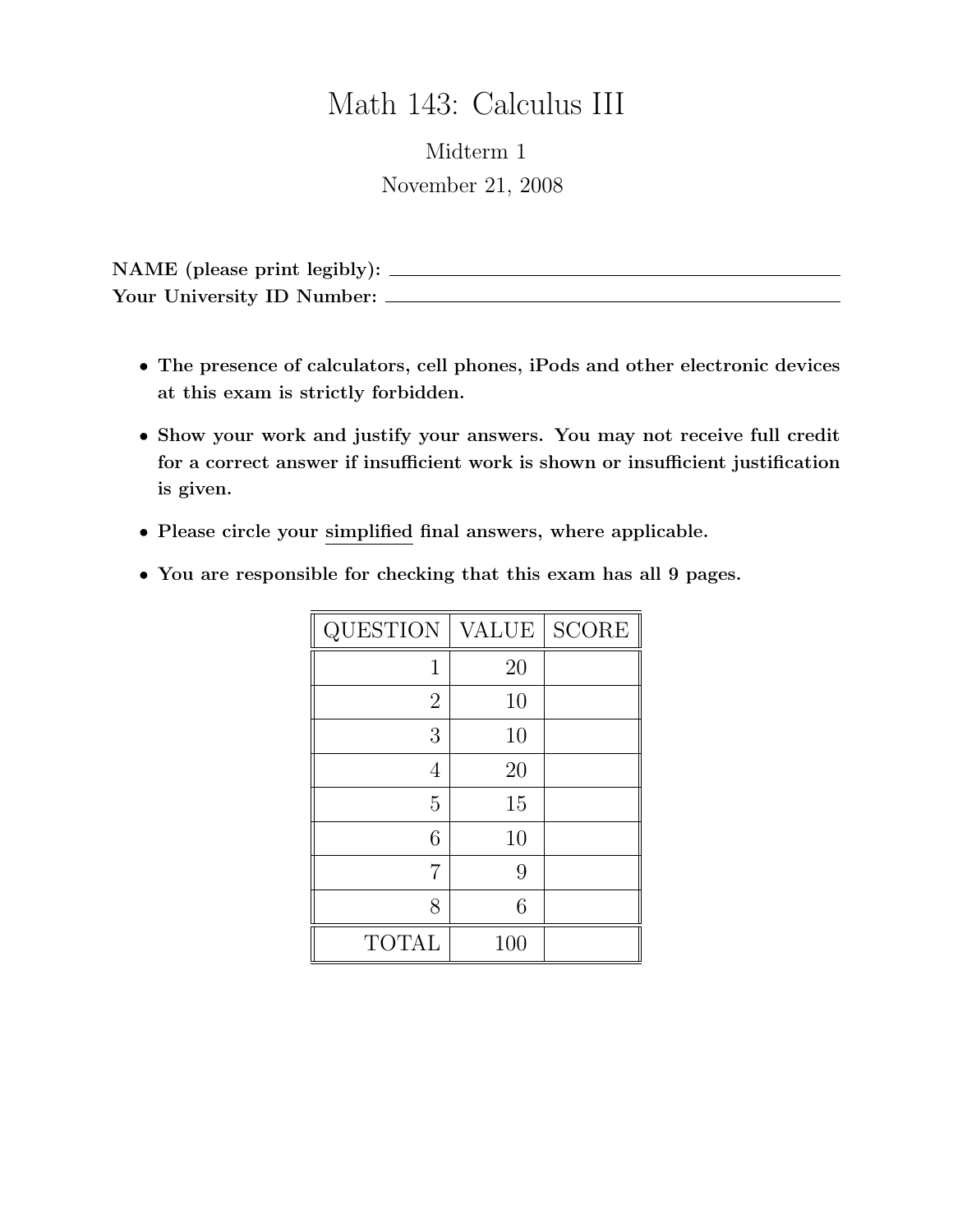1. (20 points) Find the limits of the following sequences:

(a) 
$$
\lim_{n \to \infty} 4 \arctan(n)
$$

(b)  $\lim_{n\to\infty} \sin(n)$ 

(c) 
$$
\lim_{n \to \infty} \frac{2n+1}{n^2+3}
$$

(d) 
$$
\lim_{n \to \infty} \left( 1 + \frac{2}{n} \right)^{3n}
$$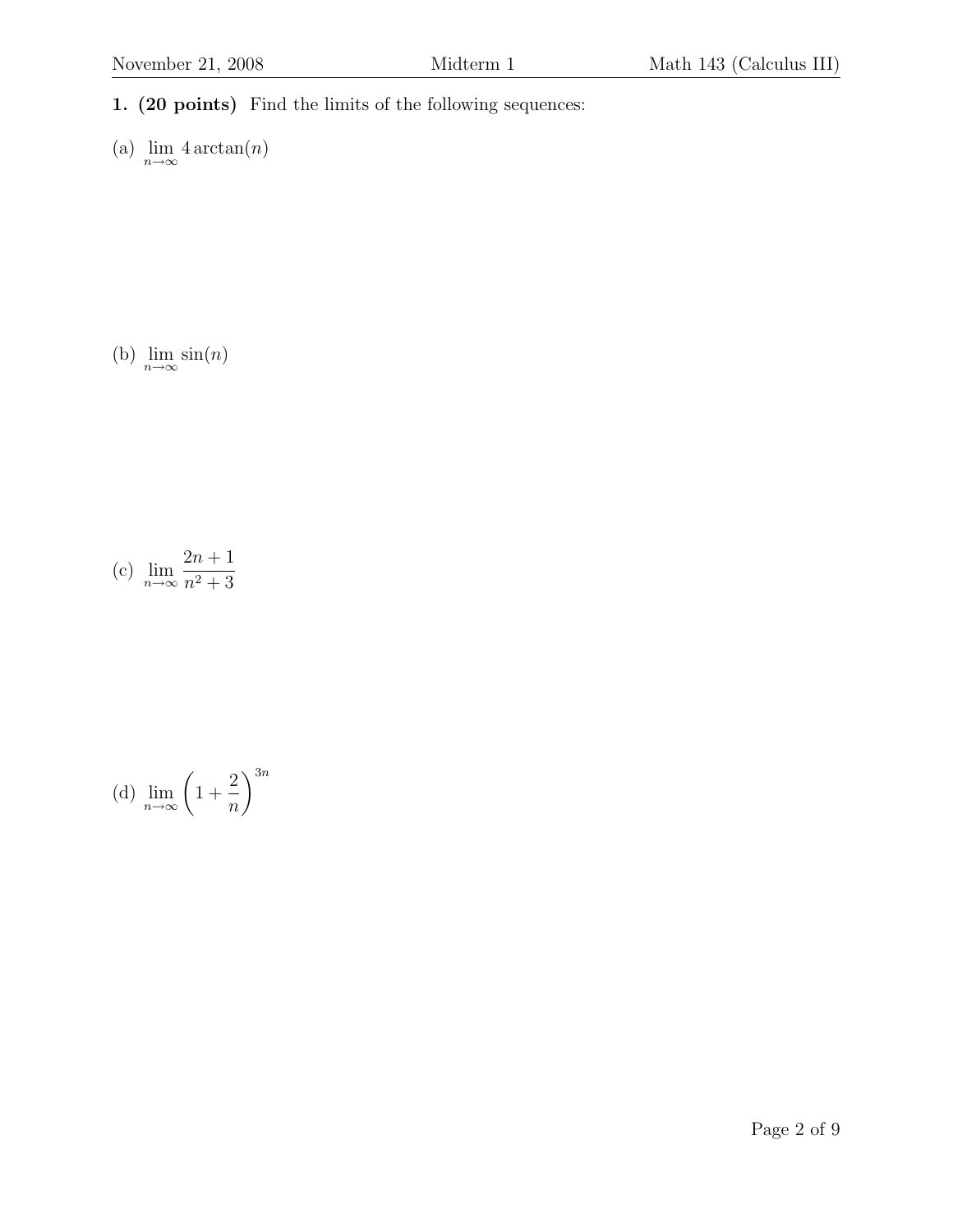2. (10 points) Express the following continued fraction as a rational number.

 $8.626262\ldots$ 

If you can express it as the sum of two rational numbers, that's also OK.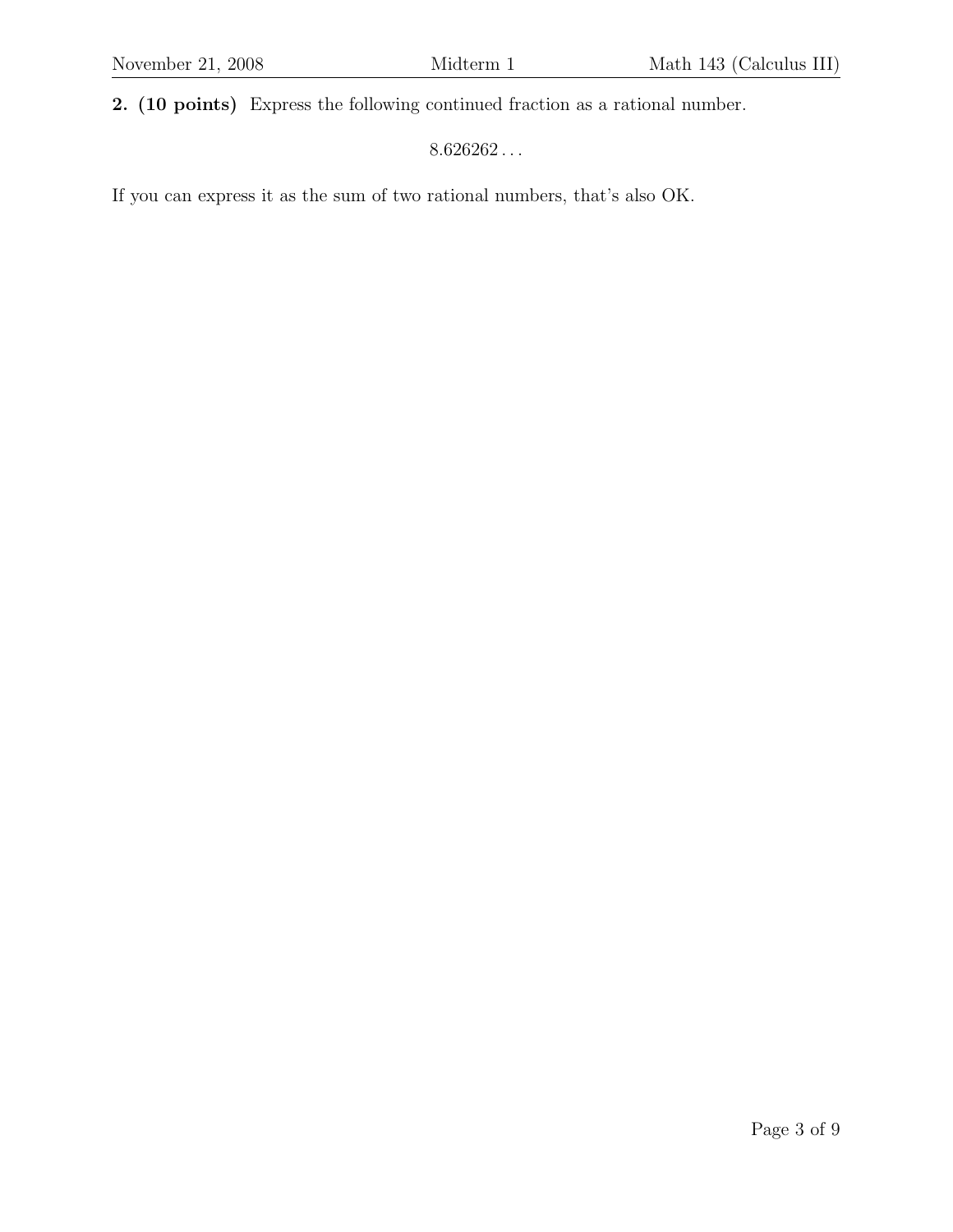3. (10 points) Find the sum of the following series.

$$
\sum_{n=1}^{\infty} \frac{2}{(n+1)(n+2)}
$$

Hint: Use partial fractions.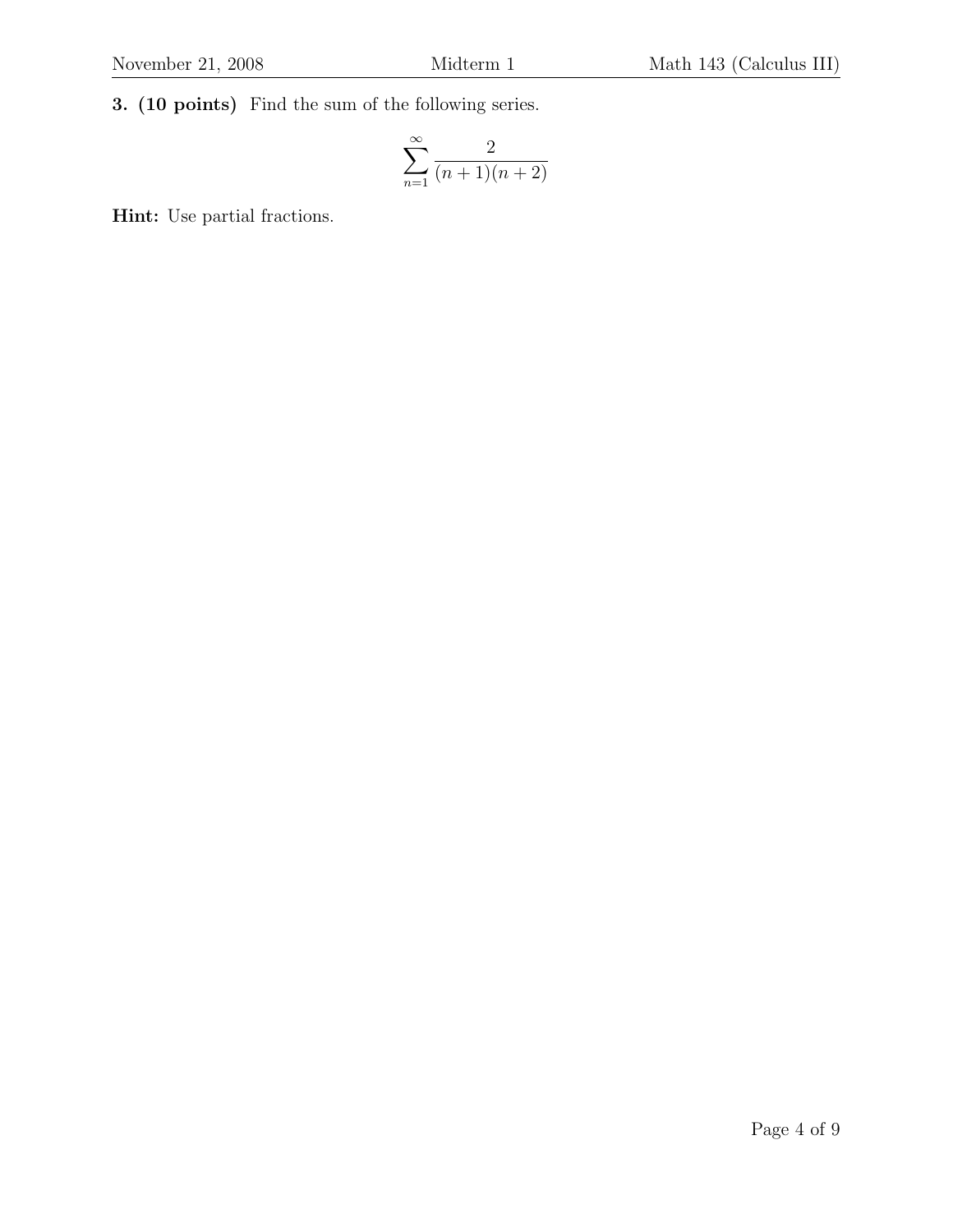- 4. (20 points) Consider the series  $\sum_{n=1}^{\infty}$  $n=2$  $(-1)^n - \frac{1}{1}$  $n \ln(n)$ .
- (a) Use the Alternating Series Test to check if the series is convergent.

The test implies (circle ONE): convergence divergence inconclusive.

(b) Use the Ratio Test to check if the series is absolutely convergent.

The test implies (circle ONE): absolute convergence divergence inconclusive.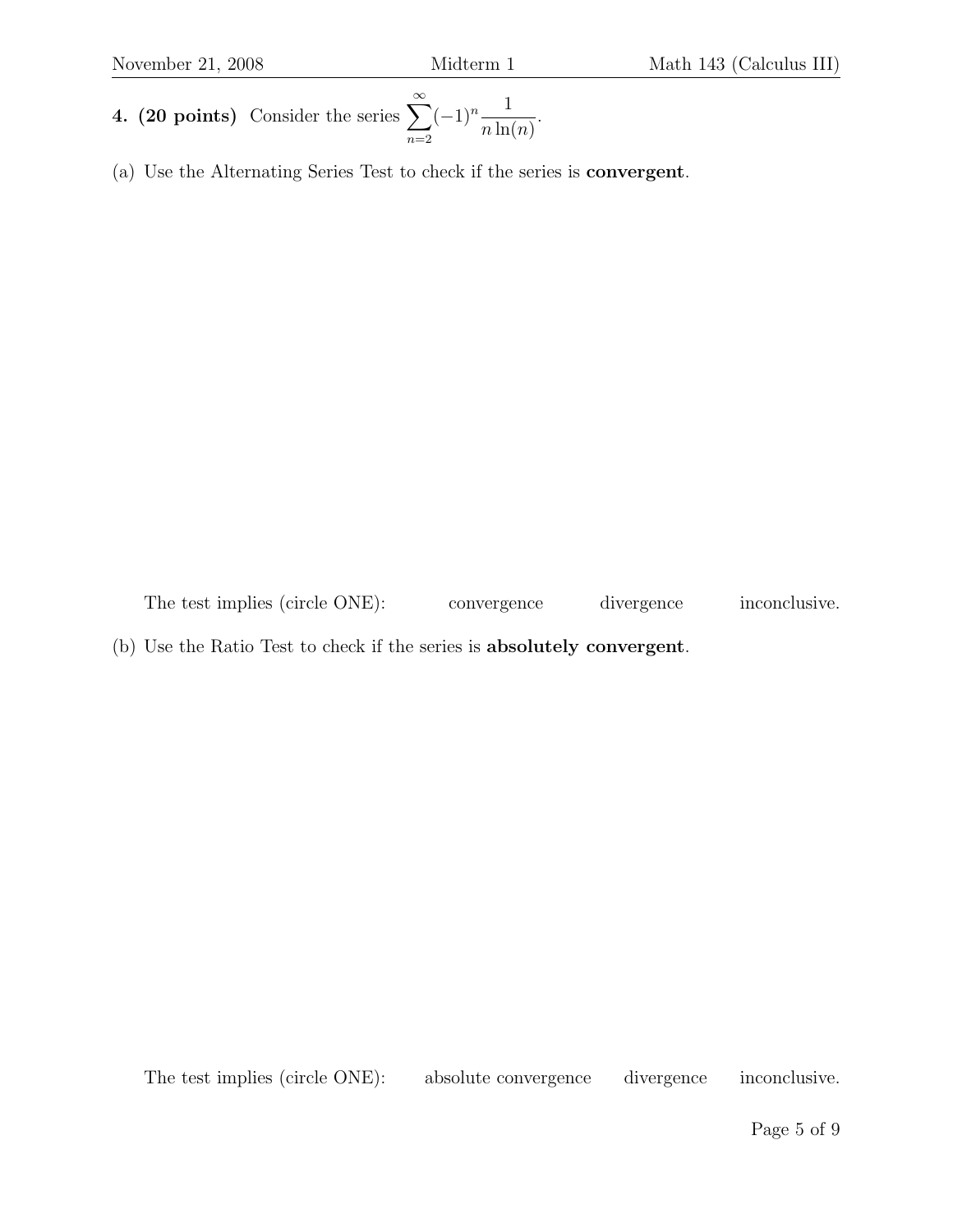(c) Still checking for absolute convergence, we look at  $\sum_{n=1}^{\infty}$  $n=2$ 1  $n \ln(n)$ .

(i) Use the Limit Comparison Test to compare with 
$$
\sum_{n=2}^{\infty} \frac{1}{n^2}.
$$

The test implies (circle ONE): convergence divergence inconclusive. (ii) Use the Integral Test.

The test implies (circle ONE): convergence divergence inconclusive. Then based on the four tests above, the series  $\sum_{n=1}^{\infty}$  $n=2$  $(-1)^n - \frac{1}{1}$  $n \ln(n)$ is (circle ONE): absolutely convergent conditionally convergent divergent unknown.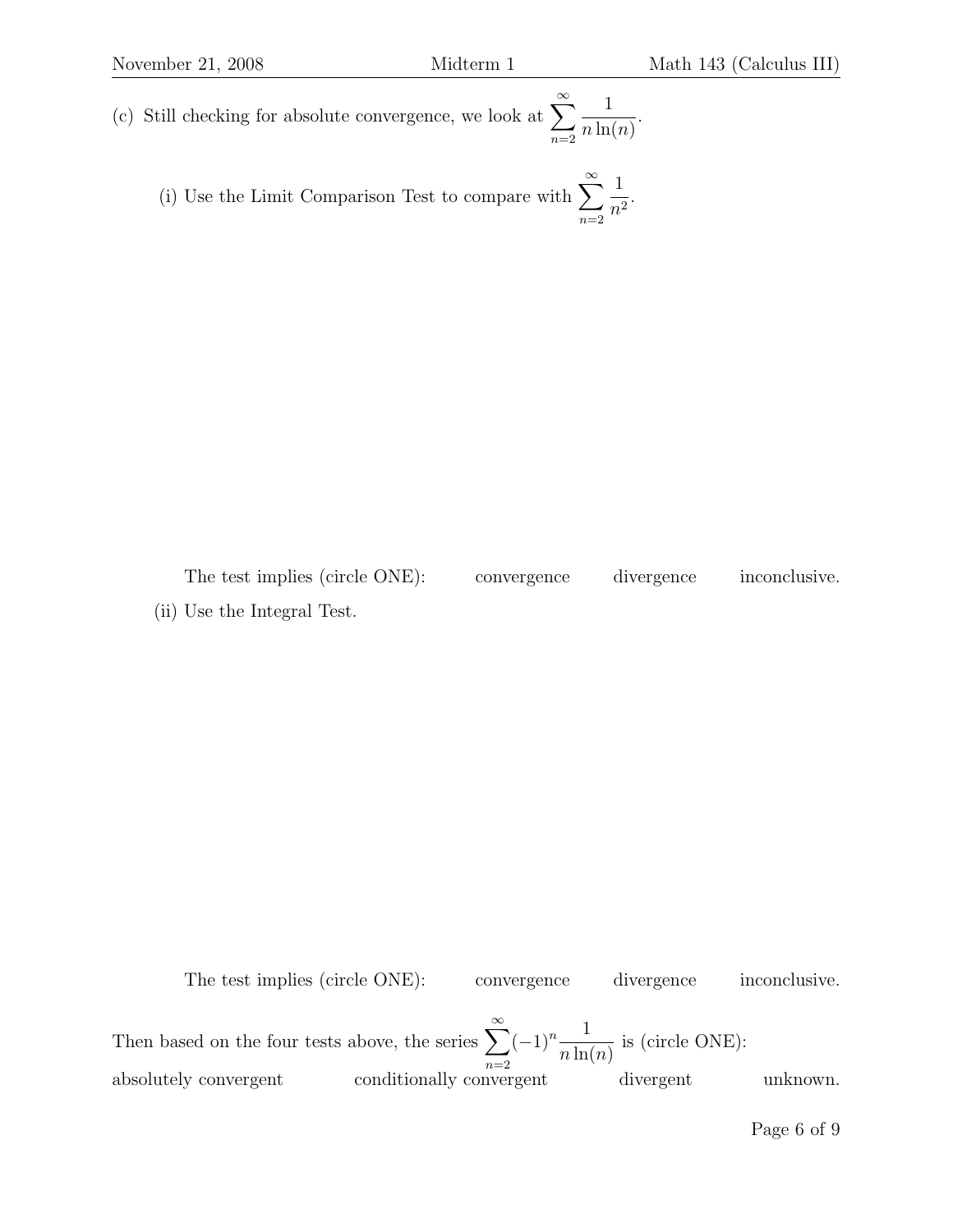5. (15 points) Test the following series for convergence. Justify your answer, making sure to name the convergence tests that you are using.

(a) 
$$
\sum_{n=2}^{\infty} \frac{1}{n(\ln n)^2}
$$

(b) 
$$
\sum_{n=1}^{\infty} \frac{3^n \ln(n)}{7 n!}
$$

(c) 
$$
\sum_{n=1}^{\infty} \frac{2n}{\sqrt{n^2 + 3}}
$$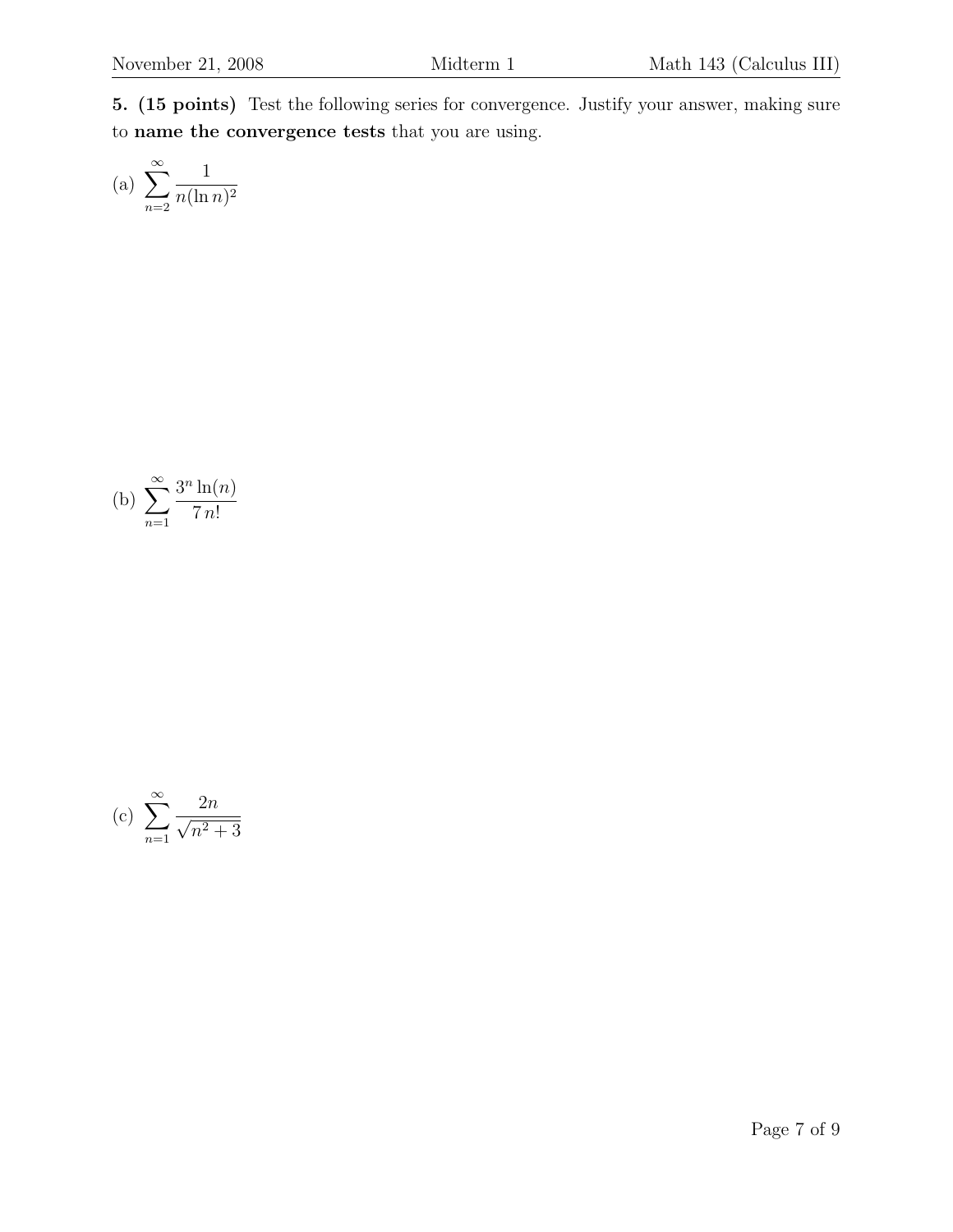6. (10 points) Consider the series

$$
\sum_{n=1}^{\infty} (-1)^n \frac{1}{n^2}
$$

(a) Does this series absolutely converge, conditionally converge or diverge? Justify your answer.

(b) Suppose we approximate the series by taking the sum of the first  $n$  terms, up to and including  $(-1)^n(1/n^2)$ . What is the first value of n for which our error is less than or equal to  $1/10^4$ ?